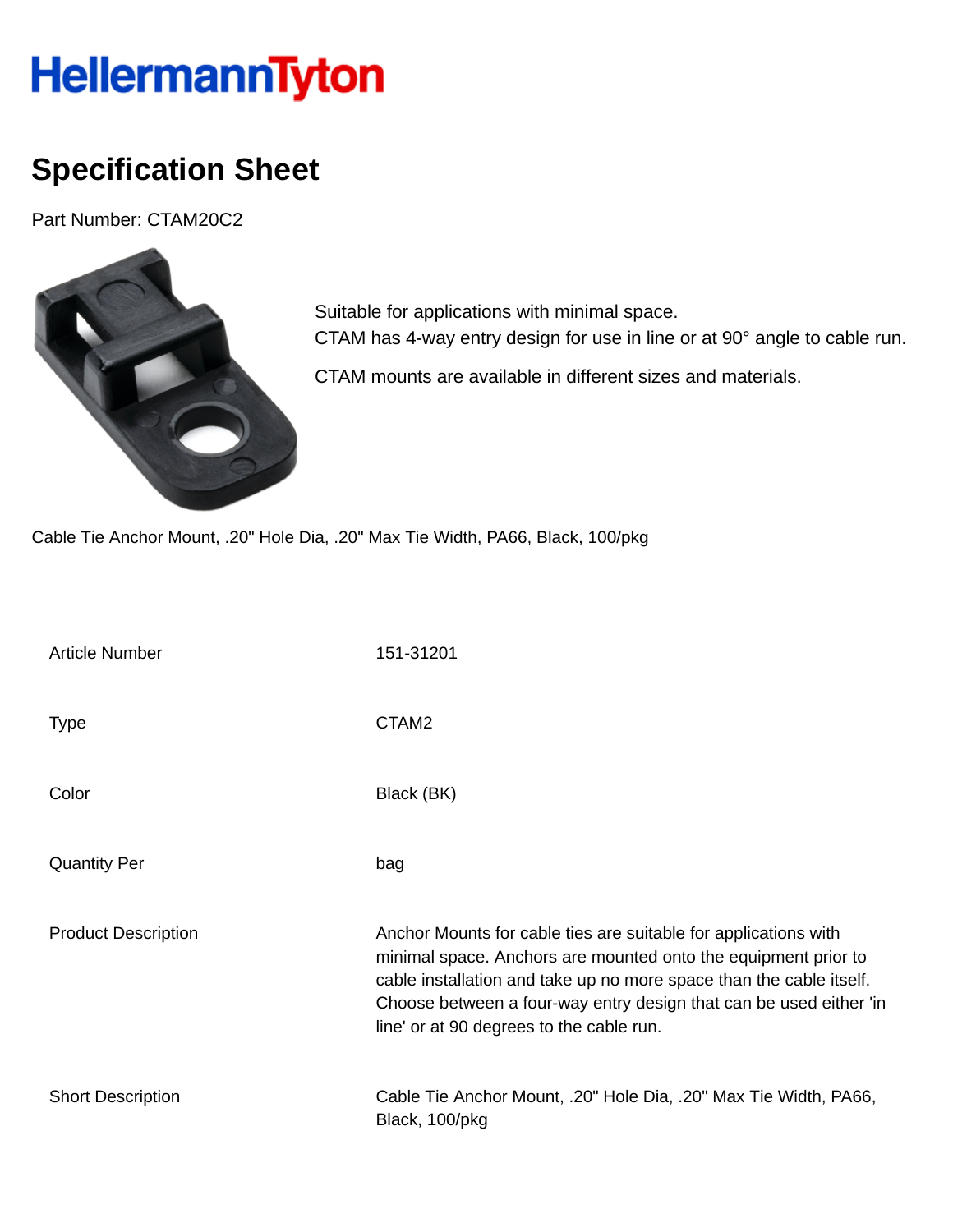Global Part Name CTAM2-PA66-BK

| Length L (Imperial)                   | 0.8                             |
|---------------------------------------|---------------------------------|
| Length L (Metric)                     | 20.4                            |
| <b>Fixation Method</b>                | <b>Screw Mounting and Rivet</b> |
| Width W (Imperial)                    | 0.4                             |
| Width W (Metric)                      | 10.2                            |
| <b>Cable Ties</b>                     | T18 - T50                       |
| Height H (Imperial)                   | .20                             |
| Height H (Metric)                     | 5.10                            |
| Cable Tie Width Max (Imperial)        | 0.2                             |
| Cable Tie Width Max (Metric)          | 5.0                             |
| Mounting Hole Diameter D (Imperial)   | 0.2                             |
| Mounting Hole Diameter D (Metric)     | 5.2 mm                          |
| Mounting Hole Diameter D Max (Metric) | 5.2                             |